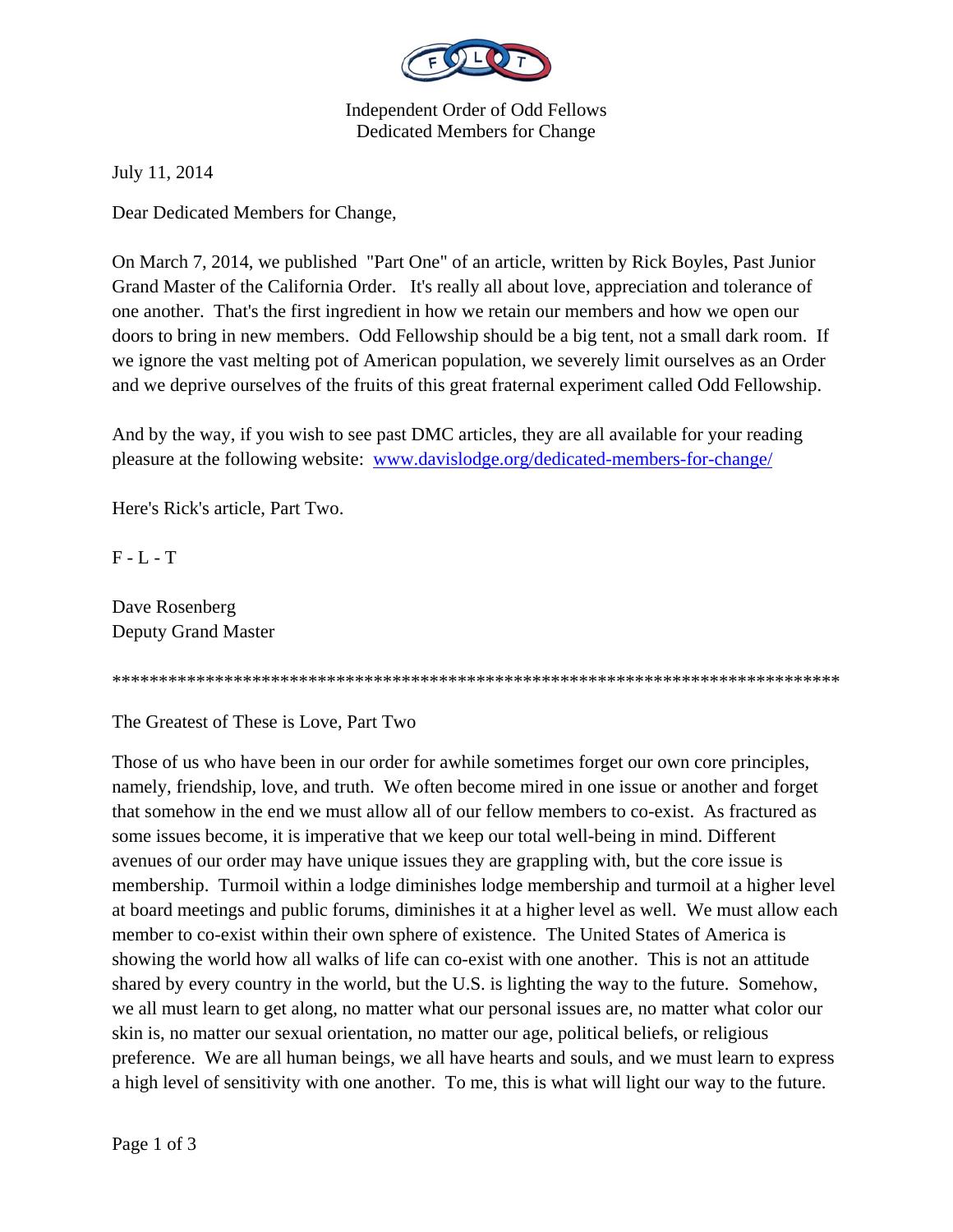

Independent Order of Odd Fellows Dedicated Members for Change

I like to write controversial articles concerning difficult subjects, but I certainly understand other opinions. When I wrote my article suggesting that those who want to should march in the Gay Pride Parade, I knew it would cause consternation from some, but I also found that a number of members already participate in the parade. One member who opposed it said that the Gay Pride Parade is just composed of splinter groups, however, the S.F. Chronicle estimated over one million people were in attendance, so if it was a splinter group, it was one of the most organized, largest splinter groups I have ever seen.

The demographics of society in general have changed entirely over the last 50 years. Not long ago, it was announced that in the state of California, white Anglo-Saxons were no longer in the majority. And yet, I saw many lodges in my years serving as an elective officer where all members of a lodge were older white members, often all men. This is clearly not reflective of the communities in which these lodges reside, and I feel that this is a pivotal issue within our order. If we look at a lodge and it contains members whom are no longer even reflective of their own communities, then failure is the ultimate path for that lodge. Certainly, we don't accept members without assuring ourselves that they are good human beings, but when we shutter our doors and say only white men over 60 need apply, we are clearly sending the message that other cultures are not accepted. Look at successful lodges, and you will see a more democratic demographic mix. Look at failing lodges and you will see an older, often dying group of white men, sometimes well-meaning, but perhaps afraid to realize that the end of their beloved lodge is near because they fail to see the changing composure of the outside world. California has become such a vibrant, diverse state, that to accept a lodge any less diverse will quickly lead to its failure. If we agree that our founding fathers of America were correct in declaring that "all men are created equal" then we should stop assuming that our lodges are unique to older white men. The fact that pandering to older white men is the way to the future is succinctly a plan to accept failure. This demographic shift our state and country is going through will not recede - if anything it will accelerate: not to accept homosexuals, women, African Americans, Hispanic Americans, Asian Americans, Muslims, or any other of the myriad of cultures within our great union is not only foolhardy, it is extremely short-sighted. In order to grow, we need to realize that of all our favorite words in our order, the greatest of these is love. If we don't show the world at large our love, how do we expect the world to reciprocate?

Other members object to the idea of change. To me, this is their privilege to object, and if their own lodge is able to continue without substantive change, then all the power to them. However, if a lodge resists change and falls below a normal quorum of members in attendance (5), then change certainly seems necessary. But change is not a requirement of anyone, although as fellow members and leaders of our Order Peter Sellars and Dave Rosenberg have pointed out, change is inherent in our order's history and those who oppose change perhaps are ignorant of our history. Also, quite a few Grand Masters in their time have spoken about change in their